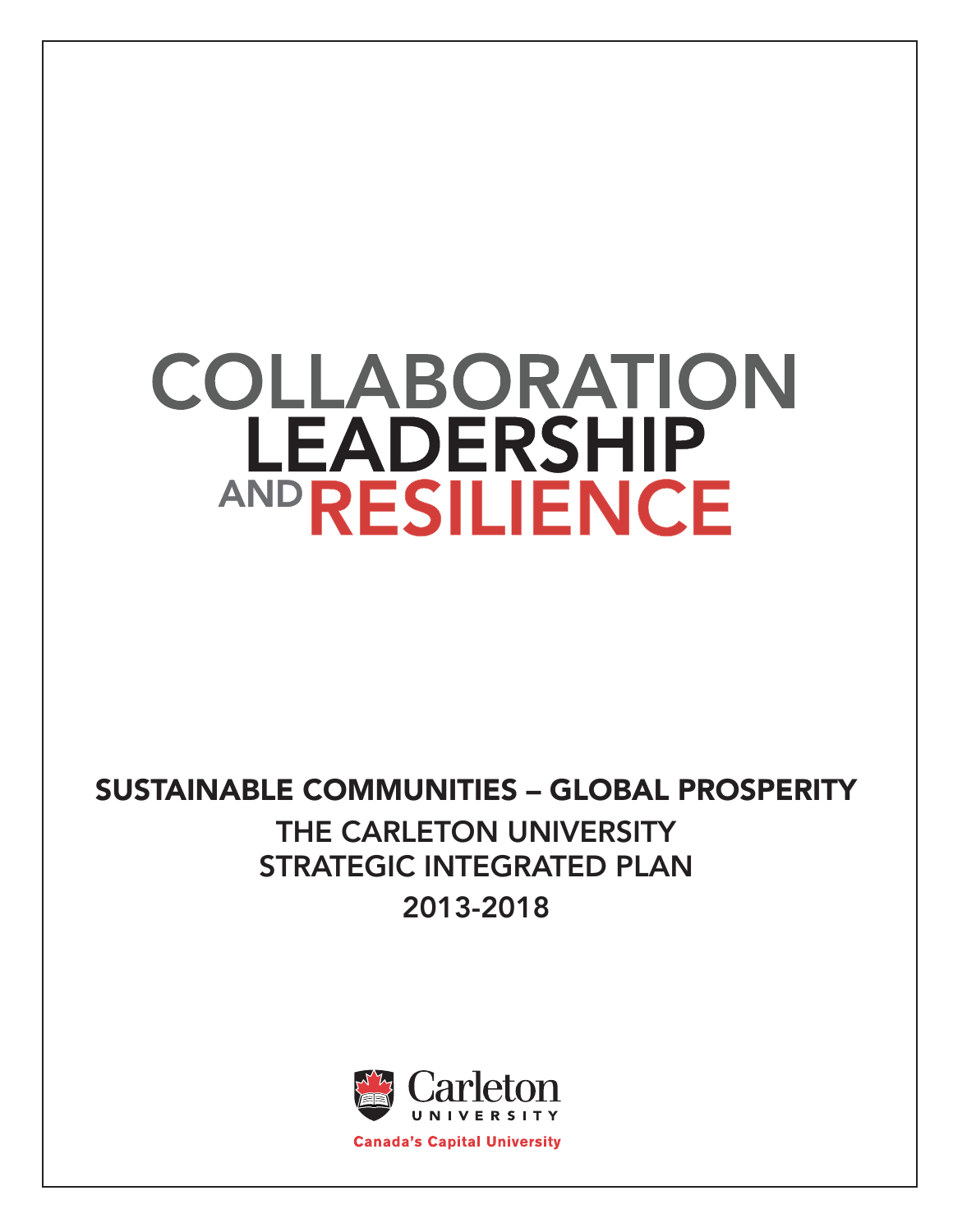

### COLLABORATION, LEADERSHIP AND RESILIENCE

# **SUSTAINABLE** COMMUNITIES – GLOBAL PROSPERITY

#### CARLETON UNIVERSITY'S STRATEGIC INTEGRATED PLAN, 2013-2018

#### A MESSAGE FROM THE PRESIDENT TO THE CARLETON COMMUNITY

I am pleased to present Carleton's proposed Strategic Integrated Plan, "Collaboration, Leadership and Resilience: Sustainable Communities – Global Prosperity." The plan builds on our strengths and core values to move us forward, toward and beyond our 75th anniversary in 2017.

This plan was developed through a highly consultative process. We all most sincerely thank Katherine Graham, Senior Advisor to the President and Provost, and the members of the Strategic Planning Task Force - 15 faculty, professional services staff and students from across the institution - for their extraordinary dedication. Forty academic and professional services units and student organizations responded to the call for consultative meetings. The task force also received submissions from individuals and held two town halls that were filled to capacity. Coincident with this, four internal consultations were held that focused specifically on research. External consultations occurred with leaders from the private sector, major granting councils, community leaders and Carleton alumni. The Senior Executive worked with the Strategic Planning Task Force and others to bring this Plan into its present form.

Throughout the process, people spoke passionately about Carleton and gave numerous examples of collective and creative work to achieve innovation and excellence. They want the university to continue on its positive trajectory by building on its strengths and adhering to its core values. We will proudly carry forward the defining characteristics of Carleton – collaboration, leadership and resilience. The community wants to focus on the quality of what we do now and to innovate as we fulfill our vision. Participants in the consultations offered many ideas about implementing specific initiatives for Carleton University. These ideas have informed the high level goals that this Strategic Integrated Plan establishes for the next five years. As the operational elements of this integrated process are developed, more specific details will emerge.

The success of this Plan will require leadership and guidance from all parts of our university. The collaborative and consultative process by which the Plan was developed demonstrates that there is a strong collective interest in creating the best future possible for Carleton. This is our Plan. I call on you, all members of the Carleton community, to work together internally and collaborate with our many partners to make our university ever stronger in reality and in reputation.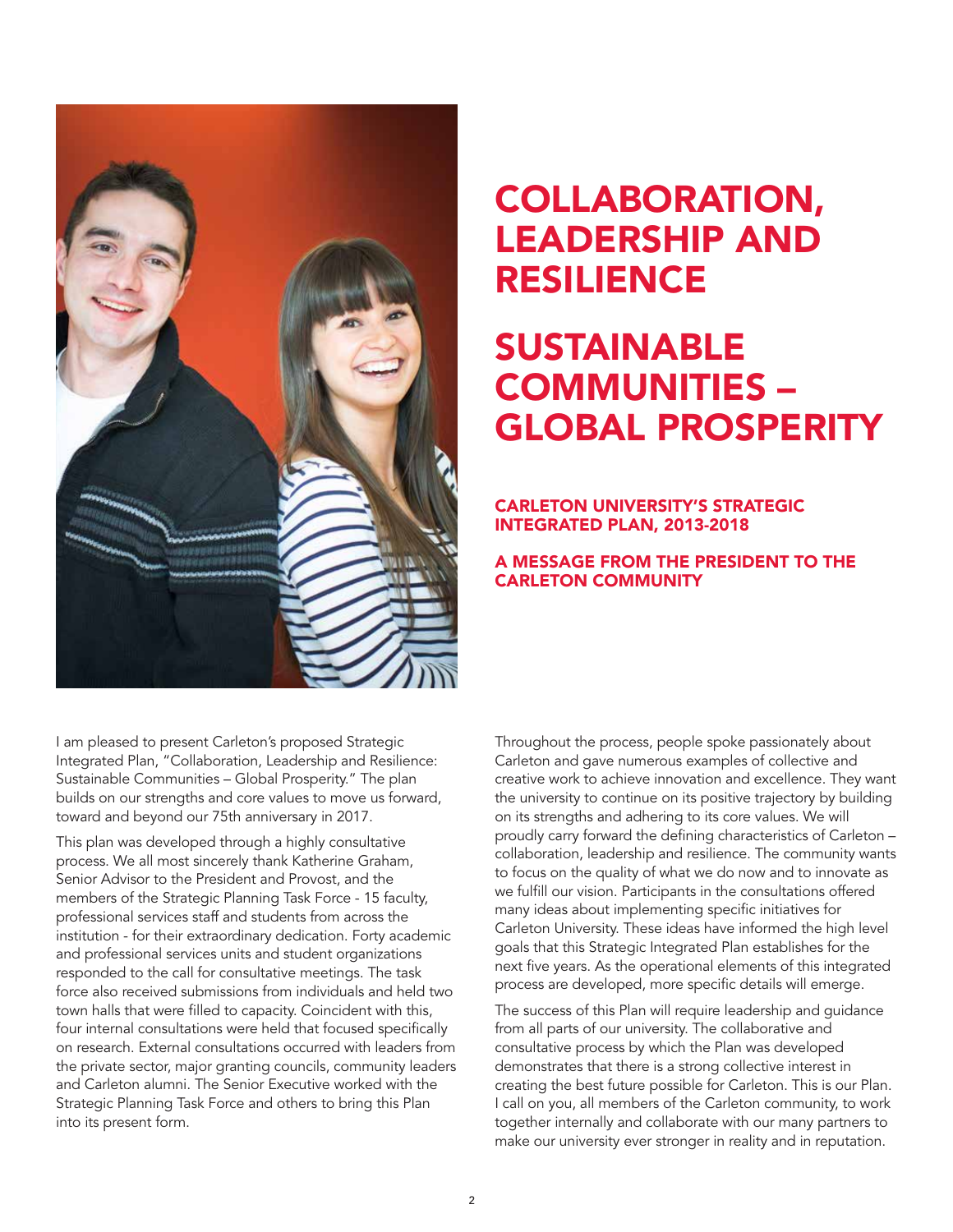# COLLABORATION, LEADERSHIP AND RESILIENCE SUSTAINABLE COMMUNITIES – GLOBAL PROSPERITY

#### CARLETON UNIVERSITY'S STRATEGIC INTEGRATED PLAN, 2013-2018

Carleton University will be 75 years old in 2017 when Canada celebrates its 150th birthday. This Strategic Integrated Plan lays out the vision, goals and strategic actions for Carleton@75, Canada's Capital University, over the next five years from 2013 to 2018.

#### **MISSION STATEMENT**

In 1942 community leaders in Canada's capital established Carleton University to educate the population for the new, post-war economy. Today, Carleton is a dynamic and innovative university with over 27,000 undergraduate and graduate students and approximately 2,000 faculty and staff. Carleton's contemporary mission reflects both its past and its present:

Carleton University is an independent, collegial university dedicated to the advancement of learning through disciplinary and interdisciplinary teaching, study and research, the creation and dissemination of knowledge, and the betterment of its community. It is centred in Ottawa and serves the people of Ontario, Canada, and the world.

Carleton@75 builds upon this mission statement, the 2008- '13 Strategic Plan, Defining Dreams, and Carleton's Strategic Mandate Agreement (submitted to the Government of Ontario in September 2012) to set the direction for Carleton University. This is an integrated plan that brings together our academic and research mission as its core, and reflects the strong leadership of staff in professional services in supporting the successful pursuit of these endeavours. Carleton has benefitted significantly from partnership with external communities and organizations. Collaboration will continue to be a Carleton hallmark as we move ahead. True to our history, the Carleton University community believes that global prosperity can only be achieved through a foundation of sustainable communities. Equally important, Carleton will continue to be resilient. For us, resilience means overcoming obstacles and challenges to achieve new heights. As an institution, we have accomplished this at key points in our history. We will doubtless have to do so again but we are ready for the challenge. Furthermore, this plan commits Carleton to work with others, locally and globally, to confront challenges and improve the state of our world.

Leadership, collaboration and resilience are the cornerstones of this plan.

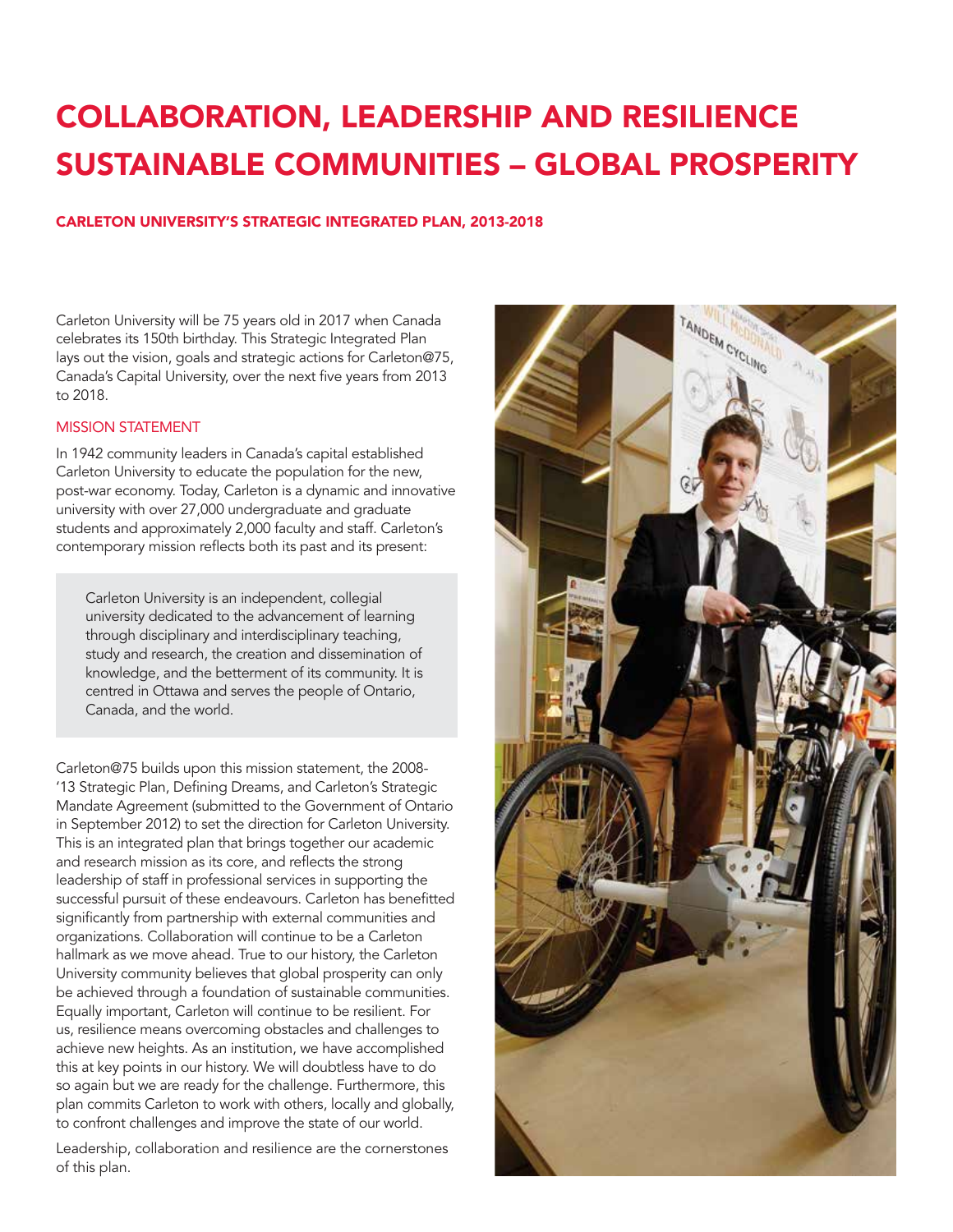#### Our vision for Carleton@75:

Carleton University will be known nationally and internationally as a leader in collaborative teaching and learning, research and governance. Our students, faculty and staff will be critically engaged, productive citizens and highly qualified contributors to the 21st century. At Carleton, we encourage creative risk-taking enabling minds to connect, discover and generate transformative knowledge. Through education, research, service and innovation, and through the building of sustainable communities, we can foster new ideas and future leaders to create a more sustainably prosperous future for Canada and the world.

Carleton is a university that promotes and leads in:

- Teaching and research that respond to the needs of society today and in the future through a learning environment that fosters and nourishes critical and creative inquiry; knowledge preservation, creation, dissemination and transfer; employability through the development of transferrable skills and intellectual capabilities; and the education of highly skilled and qualified citizens.
- Research excellence and connectedness that focus on tangible outcomes, as well as development of knowledge with longer-term impact. Carleton recognizes and supports basic research as a cornerstone of research excellence.
- A student-centred educational experience with a national and international reputation for linking academic endeavours with student support and accessibility, and for empowering students to be productive and engaged citizens.
- Creativity, enterprise, entrepreneurship and innovation by our students, faculty and staff.

#### Our Values and Strengths

This Strategic Integrated Plan builds upon the values and strengths that define Carleton and its unique characteristics.

#### Our Values:

•

- Excellence: The pursuit of excellence in research, teaching and administration is at the core of all that we do and is our driving force.
- Interdisciplinarity: We have long recognized that the complex problems and issues of the 21st century cannot be resolved by a single discipline and we have built solid foundations in interdisciplinary teaching and research. We understand that strength in individual disciplines is essential for interdisciplinary achievements.
- Internationalization and Global Outreach: The education of global citizens requires exposure to international and global experiences and perspectives. Carleton has a tradition of being a Canadian university of choice for international students and encouraging all students to think globally.
- Experiential Learning and Student Engagement: We provide our students with real-life experiences that bring the classroom to the world and the world to the classroom. Innovative educational environments incorporate hands-on research, community engagement, work experience and immersive learning.
- Collaboration and Partnerships: As a modern university, Carleton is an active partner with communities, business, industry, government, institutions and organizations, providing research, education opportunities and solutions to the challenges of society and the economy.
- Efficiency and Sustainability: A strong commitment to financial and administrative efficiency, combined with innovative and effective management of the university's operations and activities, means that Carleton leads by example.
- Diversity and Accessibility: Carleton has a long-standing commitment to welcoming people with diverse backgrounds and educational experiences, from Canada and from around the world. We are proud to be Canada's most accessible university for persons with physical disabilities.
- Accountability: Carleton recognizes its accountability and responsibility to those who support and nurture our university, including governments and taxpayers, the communities of the National Capital Region and Eastern Ontario, our generous donors and benefactors, as well as our students, their parents and our alumni.

These values produce a university that is flexible, dynamic, open to new ideas, collaborative and responsive to the needs of society today and proactive in defining the needs of the future. They combine with key strengths to create a unique environment for teaching, learning and research.

#### Our Strengths

- Our People: Carleton's greatest strength is the collaborative outlook and diversity of the people who dedicate themselves to excellence as they work and study at our university.
- Our Commitment to Our Students: Innovation characterizes our ground-breaking initiatives in helping students realize their full potential to be effective citizens and lifelong learners. Carleton is a leader in interdisciplinary programming, experiential learning, student support and accessibility, and the student experience here is characterized by a strong sense of community and the desire to engage in activities that will make a difference in the world - educating productive global citizens who are creative, critically minded and entrepreneurial.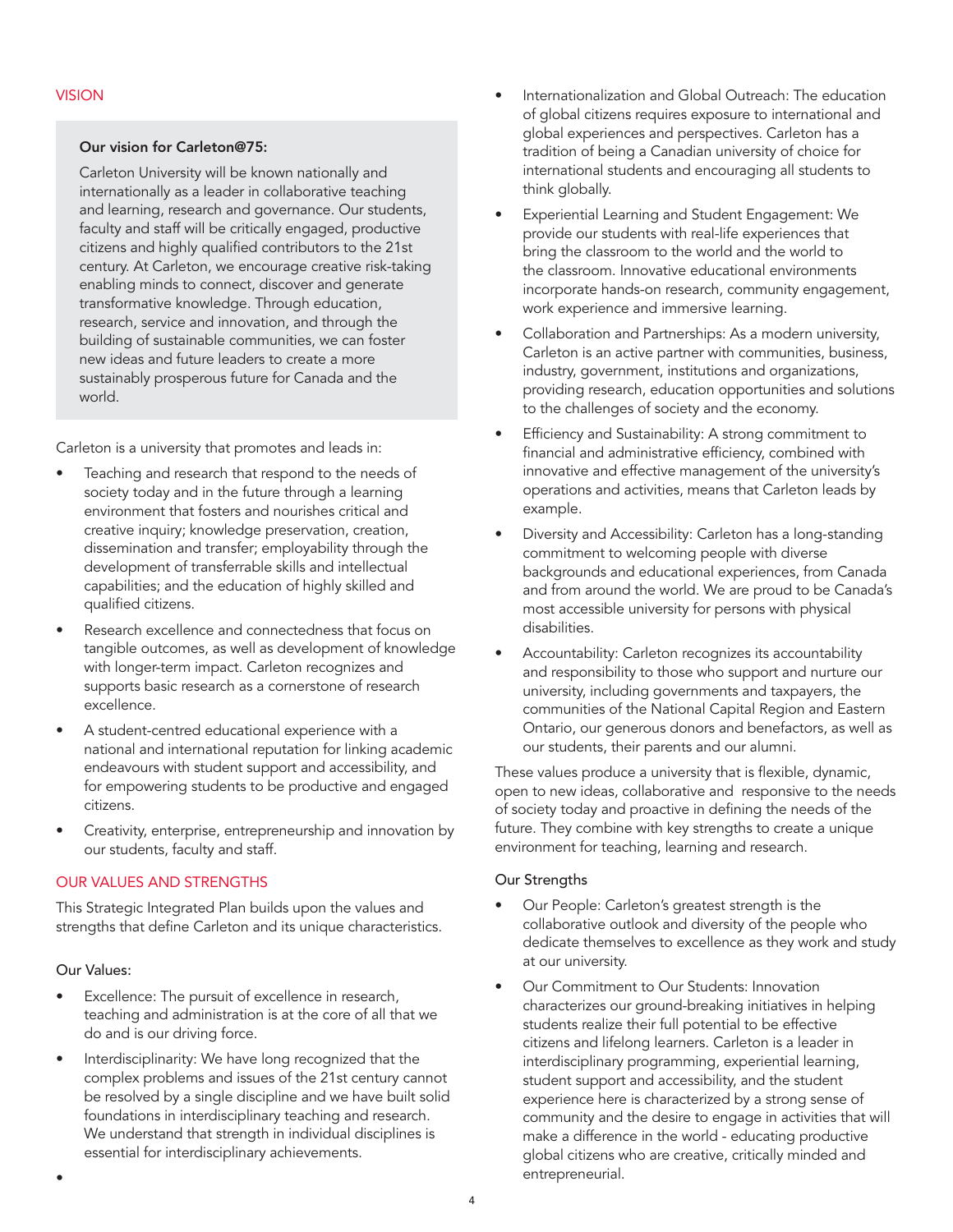

- Our Capital Advantage: As Canada's Capital University, Carleton benefits from its location in Ottawa, including access to national and international institutions, associations and agencies, and to the capital's high-tech industrial sector.
- Our Partners: From local communities to international and global enterprises, colleges and sister universities around the world and next door, Carleton gains strength by working with external partners, whether it be in cuttingedge research and knowledge mobilization and transfer or in providing unique and exciting learning opportunities for students.

#### Carleton's Focus: Sustainable Communities – GLOBAL PROSPERITY

The strategic focus for Carleton University over the life of this plan will be "Sustainable Communities-Global Prosperity." As a modern Canadian university, Carleton has a vision and outreach that is national, international and global in perspective and scope and rooted in the local and regional communities in which it is located. At Carleton, we believe that global prosperity can only be achieved through the building of sustainable communities and this link between the global and the local is at the heart of our endeavours as an academic community.

Sustainable communities are culturally vibrant, technologically smart and connected, healthy, environmentally conscious and sustainable, safe and secure, economically successful and well-governed and administered. These elements of a sustainable community contribute to equal opportunities for all and foster global prosperity. Carleton will conduct research, develop programs and undertake other initiatives that foster further understanding of community strengths, needs and interests, build community capacity and enhance community sustainability. Our initiatives will focus on regional community development across Canada and around the world. We envision significant engagement with communities in eastern Ontario, Aboriginal communities and northern communities. We will enhance our global reach through a number of international initiatives.

Carleton has made significant progress in developing new academic and research programs under the four interdisciplinary areas that have guided Carleton's academic development over the past four years of the 2008-'13 Strategic Plan, Defining Dreams: sustainability and the environment, health, new digital media, and global identities and globalization. In each case,

Carleton has implemented or is in the process of implementing undergraduate and graduate programs, research initiatives, partnerships and other scholarly activities.

The unifying theme, "Sustainable Communities – Global Prosperity" will enable researchers in many disciplines to come together to work on a large number of projects which may be discipline-specific, interdisciplinary, local, regional or global. The theme is inclusive and integrates areas in which we have considerable strength in terms of teaching and research and areas of strategic interest, both internally and externally. Among these areas are: governance for sustainable communities - contributing to the engagement of all sectors of society to ensure sustainable prosperity, justice and wellbeing; security and protection - addressing the increasing risks and threats in a globalized and digitized world; largescale data analytics - tackling the analysis of massive data sets and complex information systems; and technology innovation and communications - building upon Carleton's partnerships with the high-tech sector and our long-standing leadership in the field of communications and journalism.

Our strategic focus on "Sustainable Communities – Global Prosperity" will engage us with the public, private and not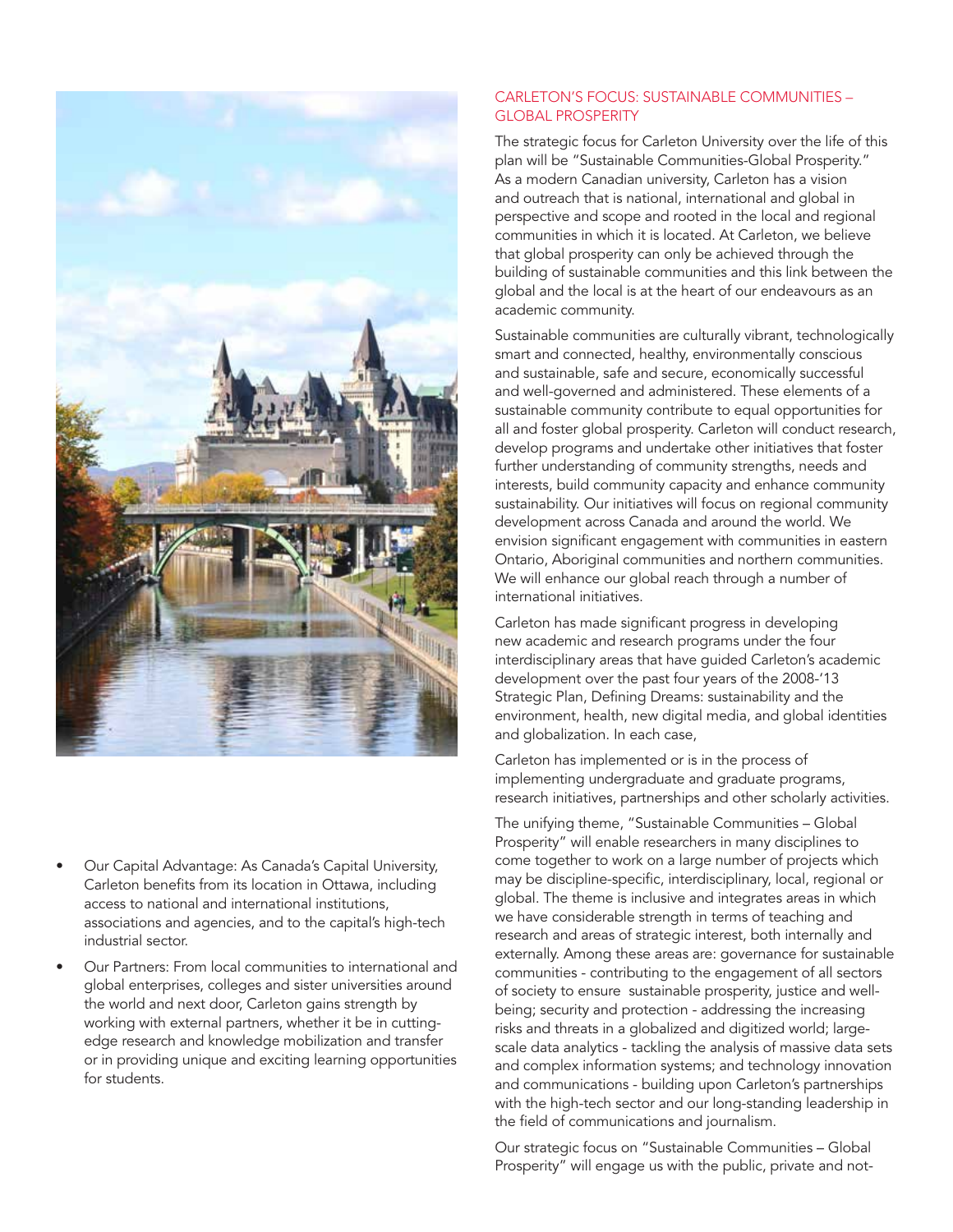for-profit sectors locally, nationally and globally. Carleton will develop new research programs - interdisciplinary undergraduate and graduate programs; professional programs; regional, national and international partnerships and collaborations; and employment opportunities for students that are consistent with this focus.

In order to accomplish our own aspirations and to meet the expectations of others for Carleton, this plan identifies four strategic themes that require integrated operational planning and action. These concern our program and enrolment profile, our research profile, the students we graduate and our organizational excellence. This Strategic Integrated Plan sets out goals, strategic actions and key performance measures for each of these themes. Development of each strategic theme builds on our values and strengths.

#### STRATEGIC THEMES, GOALS, STRATEGIC ACTIONS AND KEY PERFORMANCE MEASURES

Theme 1: Carleton University will be known nationally and internationally for its research and teaching in programs which respond to the needs of society today and which anticipate the needs of the future.

Goal 1-1: To develop new programs and initiatives that build on academic strengths and respond to societal needs.

#### Strategic Actions:

- Develop new undergraduate programs and select professional and interdisciplinary graduate programs in areas associated with our strategic focus.
- Renew the core objectives and character of the BA to focus on the value and application of Carleton's innovative approach to the liberal arts and social sciences for students pursuing a wide range of career pathways, as well as graduate education.
- Ensure alignment between our undergraduate and graduate programs and our research strengths.
- Expand academic pathways with partner community colleges.
- Under the umbrella of the Carleton Global Academy, develop a suite of summer institutes/programs that serve society, increase Carleton's profile and raise revenue.
- Review governance, administration and resource allocation arrangements to ensure that they support development of interdisciplinary programs.
	- § *Key Performance Measures:*
		- $\triangleright$  A minimum of five new programs and five summer institutes.
		- $\triangleright$  Increased enrolments and retention in BA programs.
		- $\triangleright$  Increase by 25 per cent the number of community college students transferring to Carleton.



#### Goal 1-2: To ensure the sustainability of Carleton University through a long-term enrolment model and effective and efficient management of resources.

#### Strategic Actions:

- Pursue modest enrolment growth that supports the recalibration of our undergraduate enrolments and the development of select graduate programs to respond to changing societal demand and the resource needs of the University.
- Further diversify the student population at Carleton in order to offset the projected decline in the traditional domestic student market.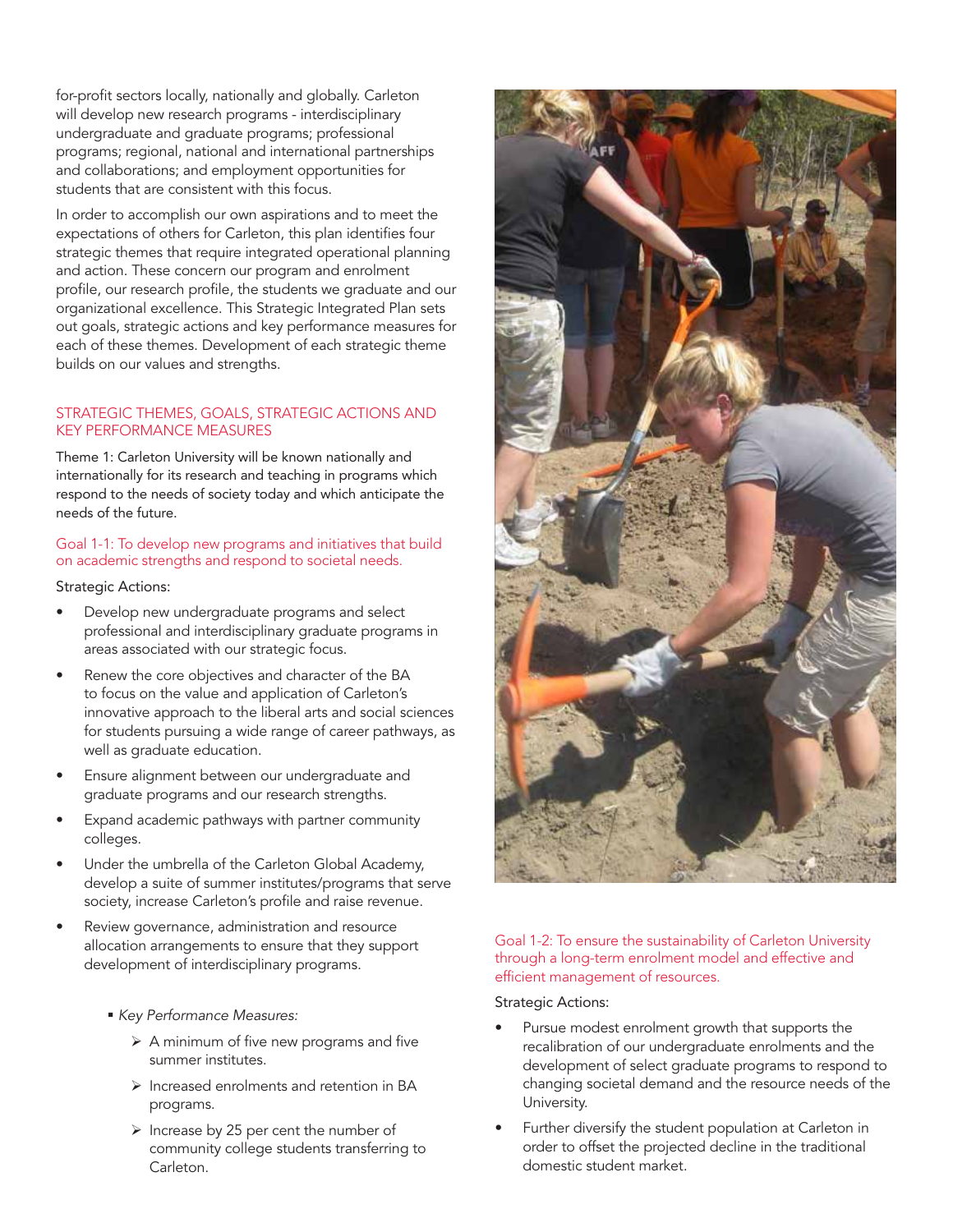- Expand Carleton's reach and enrolments through the development and implementation of a strategy for distance and blended learning.
	- § *Key Performance Measures:*
		- Ø Enrolment:
			- First-year undergraduate growth of a minimum of one per cent a year.
			- Meet provincial graduate enrolment allocations.
			- Increase first-year international student enrolment by three per cent a year.
			- Meet or exceed the provincial average student retention rate by one per cent.
		- $\triangleright$  Develop at least three blended learning/ online programs and implement at least five open on-line courses.

Theme 2: Carleton University will be known as a university that promotes research excellence and connectedness. It will be recognized as a leader in research that focuses both on tangible outcomes and the development of knowledge with longer-term impacts.

#### Goal 2-1: Enhance Carleton University as a highly reputable research-intensive comprehensive university.

#### Strategic Actions:

- Identify and pursue opportunities that position Carleton as a leader in research and knowledge mobilization for the development of sustainable communities.
- Develop and promote Carleton as a recognized force with the capacity to take a leadership role in major research initiatives.
- Build local, national and international partnerships and collaborations to enrich and sustain research.
- Create the facilities (The Innovation Edge: A Living Laboratory) and programs that provide opportunities for collaboration and knowledge mobilization.
- Maximize Carleton's impact within scholarly realms, as well as in other forums.
	- Key Performance Measures:
		- $\triangleright$  Rank among the top three research-intensive comprehensive Canadian universities based on relative research funding and publication intensity.
		- Annually increase the number of strategic partnerships with industry, government, or national and international agencies that invest and leverage investments in research at Carleton, and who benefit from the research and training conducted at Carleton.



Theme 3: Carleton University will be nationally and internationally known for being student centred, linking its academic endeavours and student supports to empower students as productive and engaged citizens in an increasingly diverse world.

Goal 3-1: To ensure the employability and future success of our students through experiential learning, engagement, innovative teaching and holistic support services.

#### Strategic Actions:

Ensure a high-quality learning environment at Carleton through the promotion, facilitation and recognition of excellence in teaching and learning. Particular emphasis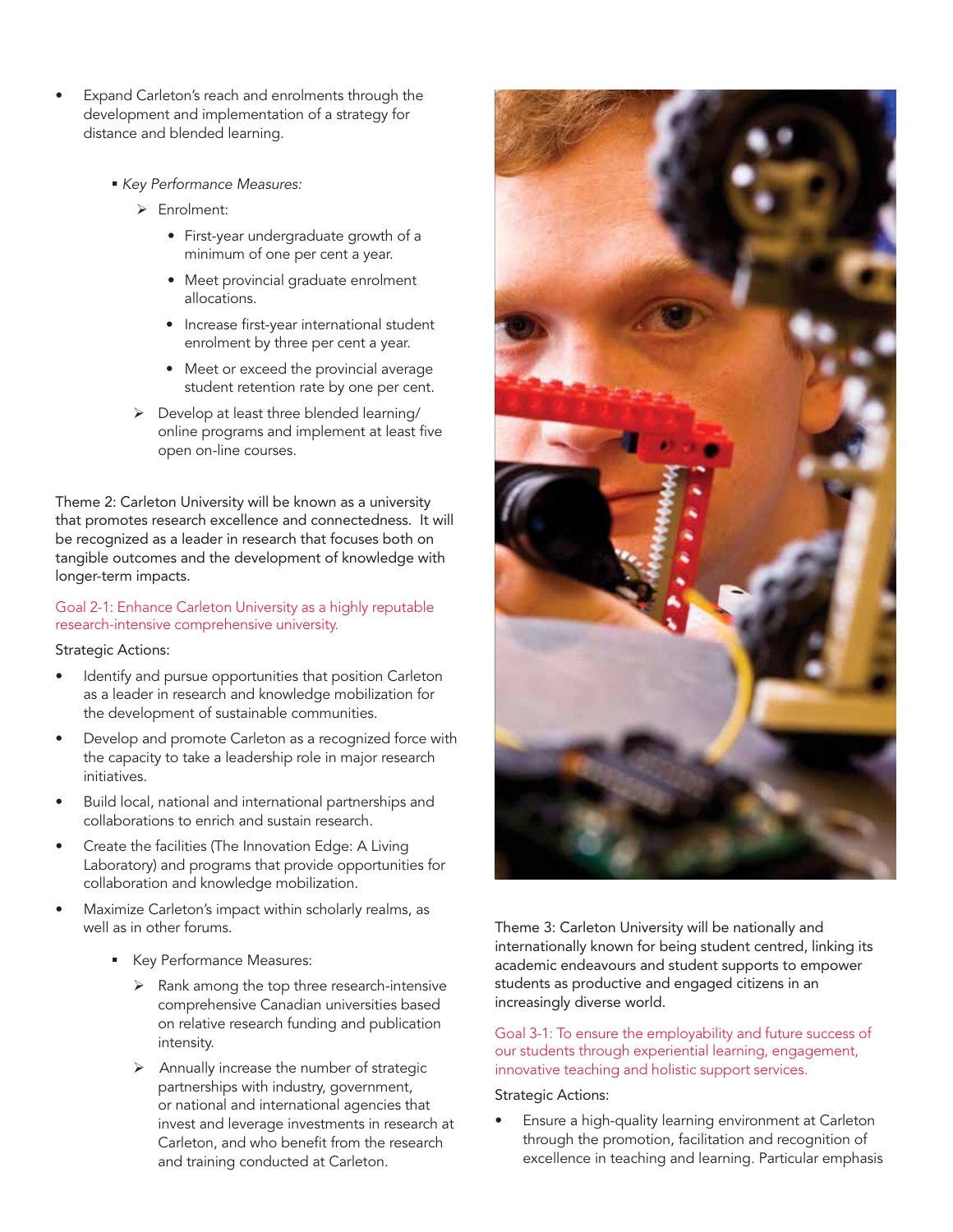

will be placed on expanding student opportunities for learning enrichment and engagement outside of the classroom through research and experiential and immersive learning.

- Further develop the retention strategy to create an integrated approach that links our student support and registrarial services with initiatives undertaken in academic units and that meets the needs of a changing student population and changing curriculum.
- Establish the Discovery Centre for Undergraduate Research and Engagement and implement programs to increase student engagement in research, experiential learning, international experiences and immersive learning.
- Offer our undergraduate and graduate students professional skills programs and the opportunity to develop ePortfolios to demonstrate their acquisition of soft and transferrable skills through their academic program and co-curricular activities.
- Increase financial support for students through raising our endowment to provide more scholarships, bursaries and support for student activities.
- Provide more on-campus employment opportunities through a Carleton Student Employment Program, with better promotion and expansion of student employment opportunities and career advising on campus.
	- § *Key Performance Measures:*
		- $\triangleright$  Increase in endowments to support student scholarships and bursaries.
		- $\triangleright$  Carleton places in the top one-third among its comparator institutions in the levels of student engagement and satisfaction in the National Survey of Student Engagement (NSSE), the Canadian University Survey Consortium (CUSC), and the Canadian Graduate and Professional Student Survey (CGPSS) results.

Goal 3-2: To have an internationalization strategy that provides our students with a variety of opportunities to be knowledgeable, active citizens in a global community.

#### Strategic Actions:

- Expand opportunities for Carleton students to increase their awareness of global issues and cultures.
- Incorporate global learning as a specific learning outcome in Carleton programs where appropriate.
- Expand and promote opportunities for students to gain international experiences both at Carleton and through learning experiences abroad.
- Use Carleton's capital location to expand its engagement in global education and training through the Carleton Global Academy, a multi-faceted initiative that will provide a focal point for training, education, research and engagement on global issues across traditional boundaries.
	- Key Performance Measures:
		- $\triangleright$  Introduce a new undergraduate program in Global and International Studies and new course options.
		- $\triangleright$  Number of programs with global learning as a specific learning outcome.
		- Ø Establish the Carleton Global Academy with a minimum of five program offerings.

#### Goal 3-3: To consolidate and build on Carleton's status as Canada's most accessible university.

#### Strategic Actions:

• Complete the linkages among the research, support services and academic programming related to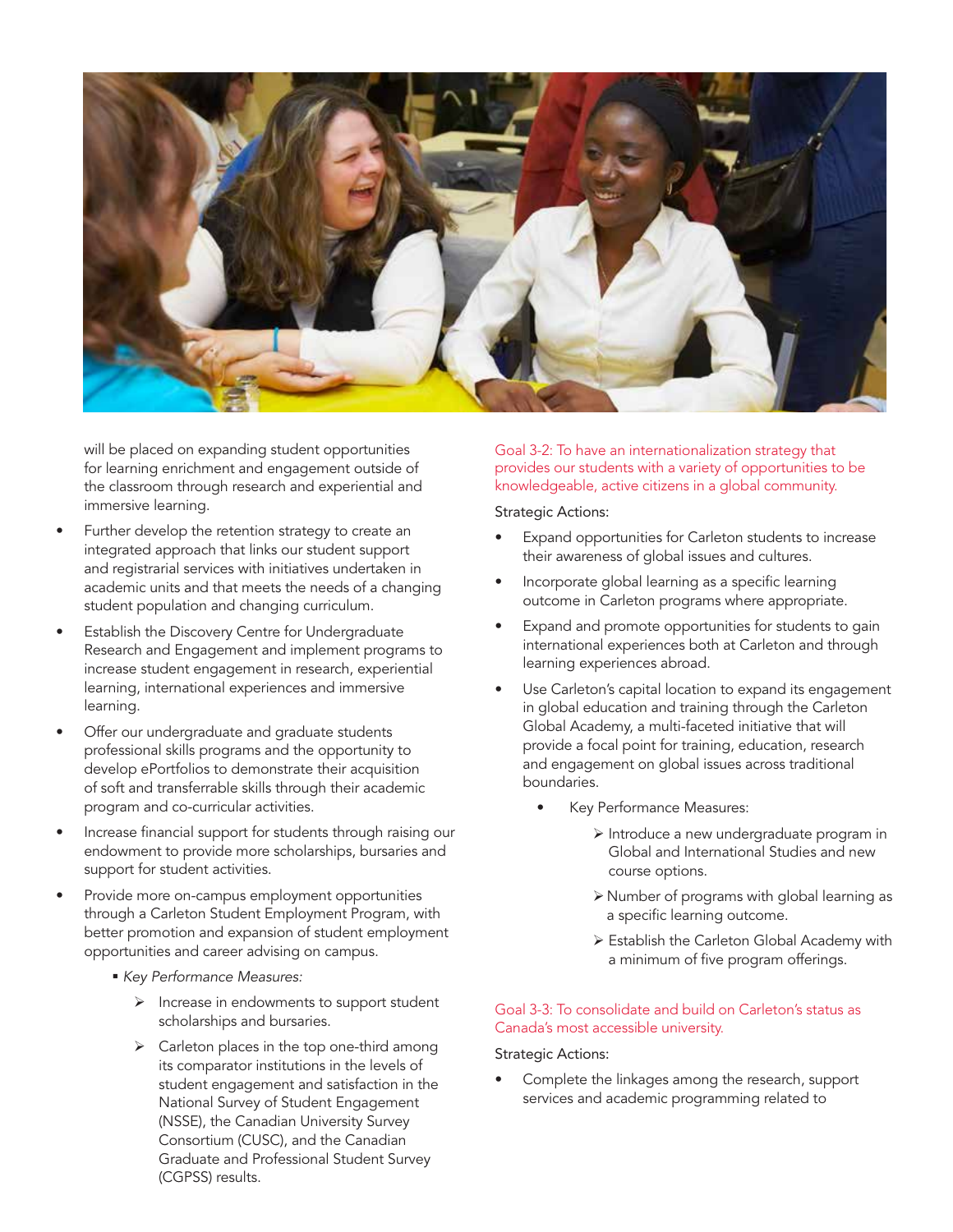accessibility in order to develop a university-wide Coordinated Strategy for Accessibility that builds on our accomplishments.

- Promote understanding of accessibility across the postsecondary sector, among policy makers and among the public.
	- Key performance Measures:
		- Ø Co-ordinated Accessibility Strategy developed and implemented.

Goal 3-4: To support Aboriginal communities and position Carleton as a university of choice for Aboriginal students by implementing the university's Aboriginal Co-ordinated Strategy.

#### Strategic Actions:

Expand Aboriginal student enrolments at Carleton.

- Expand programming that meets the needs and interests of Aboriginal students.
- Increase the number of Aboriginal faculty at Carleton.
- Create partnerships with Aboriginal communities to meet community needs and increase research, development and educational opportunities for Carleton faculty and students.
- Undertake initiatives that enhance understanding of indigenous knowledge and cultures.
	- Key Performance Measures:
		- $\triangleright$  Significant progress in implementing the Co-ordinated Aboriginal Strategy.

Theme 4: Carleton University will be known as a university that nurtures leadership, encourages innovation, recognizes achievement and embraces sustainability.

Goal 4-1: To pursue organizational excellence by building leadership capacity and through the continuous improvement of our academic and administrative processes.

Strategic Actions:

- Implement Carleton Leader with the aim of building a community of leaders and supporting a leadership succession plan.
- Further develop a healthy workplace culture and supportive environment.
- Undertake a review of academic regulations and administrative practices and policies to ensure best practices in supporting our core missions of research, teaching and learning.
- Implement Service Excellence Standards in all administrative and academic support areas.
- Ensure the best use of resources by focusing on innovation and efficiencies.
- Key Performance Measures:
	- $\triangleright$  Meet established performance benchmarks in regular surveys of student and staff customer satisfaction.
	- $\triangleright$  Within six months of completing the Carleton Leader program, 60 per cent of participants recognize they are taking on more of a leadership role.
	- Ø Achieve Excellence Canada's Healthy Workplace, Progressive Excellence Program Levels 2 and 3 certification.

#### Goal 4-2: To develop an integrated approach to environmental stewardship and campus sustainability.

#### Strategic Actions:

- Develop a Climate Action Plan.
- Adopt the Sustainability Tracking and Reporting Systems (STARS) to track progress in sustainability.
- Continue to use the Green Globes environmental assessment system for campus construction with a focus on continuous improvement.
- Develop a Green Labs certification program.
- Improve the efficiency of fleet vehicles and the extent of use of green certified cleaning products.
- Integrate our environmental initiatives through research, teaching and professional services initiatives.
	- Key Performance Measures:
		- $\triangleright$  Meet the targets identified in the Sustainability Plan.
		- $\triangleright$  Number of projects that engage the academic and research community with professional services in environmental initiatives.

Goal 4-3: To support excellence at Carleton University by identifying and developing new sources of revenue and increasing donor support.

#### Strategic Actions:

- Complete the capital campaign.
- Explore opportunities for collaborative investments in new initiatives.
	- Key Performance Measures
		- $\triangleright$  Capital campaign target of \$300 million achieved.
		- $\triangleright$  Increased revenues from non-traditional sources.